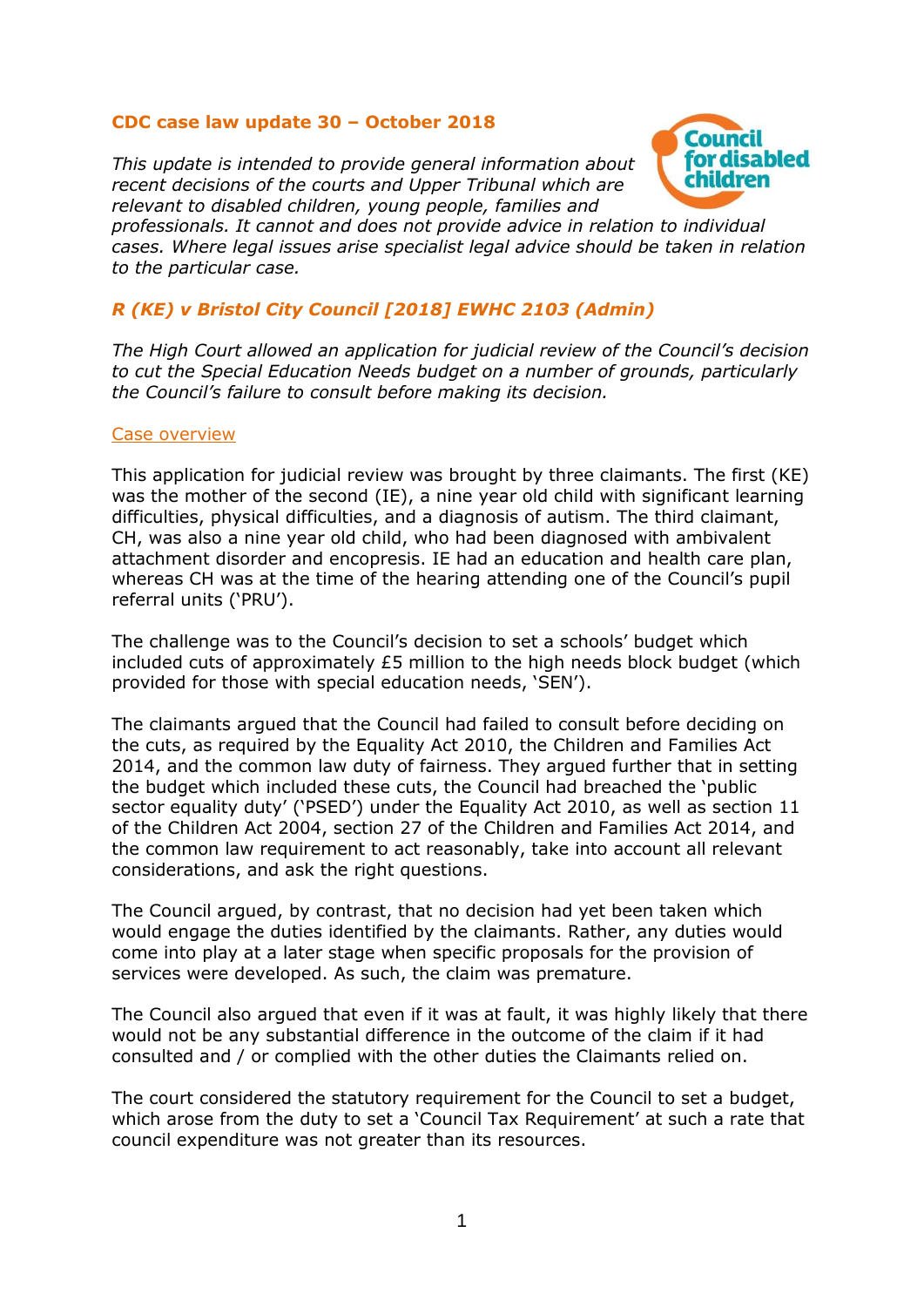There were a number of stages to be completed before an education budget could be set. After allocation of a grant from central government, the Council was then required to consult with the School Forum, comprising a number of head teachers and school governors. Under the model in this local authority, the proposed education budget would then be considered by the council executive before being set by the full Council which would consider the executive's proposals.

In the present case, the Council had incurred a significant deficit over the past few years. It was clear that detailed consideration of cuts to the SEN budget was taking place well before the precise details of national funding were known. In December 2017, the Council carried out a public consultation on its budget, but this contained no express reference to cuts to SEN funding. As such, no public consultation on the proposed SEN cuts was carried out.

Detailed proposals for cuts were put before the Schools Forum, but were not subject to a vote. In due course, after council Cabinet consideration, the proposals were approved by the full Council.

The court considered the duties identified by the Claimants. It agreed that in the circumstances of this case, there was a duty under the Equality Act 2010 to consult before setting a budget. Setting a budget was a sufficiently focussed, rigid and significant decision to engage the 'duty of inquiry' under the PSED, and given that meaningful consultation was possible, it was necessary here to ensure the Council had enough information to make a reasoned decision.

There was also a duty to consult under section 27 of the Children and Families Act 2015, which requires consultation when local authorities are keeping education and care services under review and considering their sufficiency. Thirdly, there was also a common law duty to consult in this case. It was unfair not to consult the group that would inevitably suffer from the imposition of such significant cuts. As such, there was a clear requirement to consult before setting the budget which had been breached by the Council.

The judge also found that the Council was in breach of section 11 of the Children Act 2004. There was no evidence that the Council had had any regard to the need to safeguard and promote the welfare of children, still less "actively promote" it.

The judge went on to hold that the failure to take material considerations or necessary information into account meant that the Council was also in breach of the common law duty not to act irrationally.

The judge noted held the court was in no position to say what the outcome would have been if the Council had set the budget lawfully. The decision of the Council following full consultation might well have been different, and more funding might have been allocated. There was, further, no merit to the argument that there were alternative remedies available to the Claimants.

Consequently, the judge found in the Claimants favour and ordered the high needs block budget allocation to be quashed, requiring the Council to reconsider its funding of SEN provision.